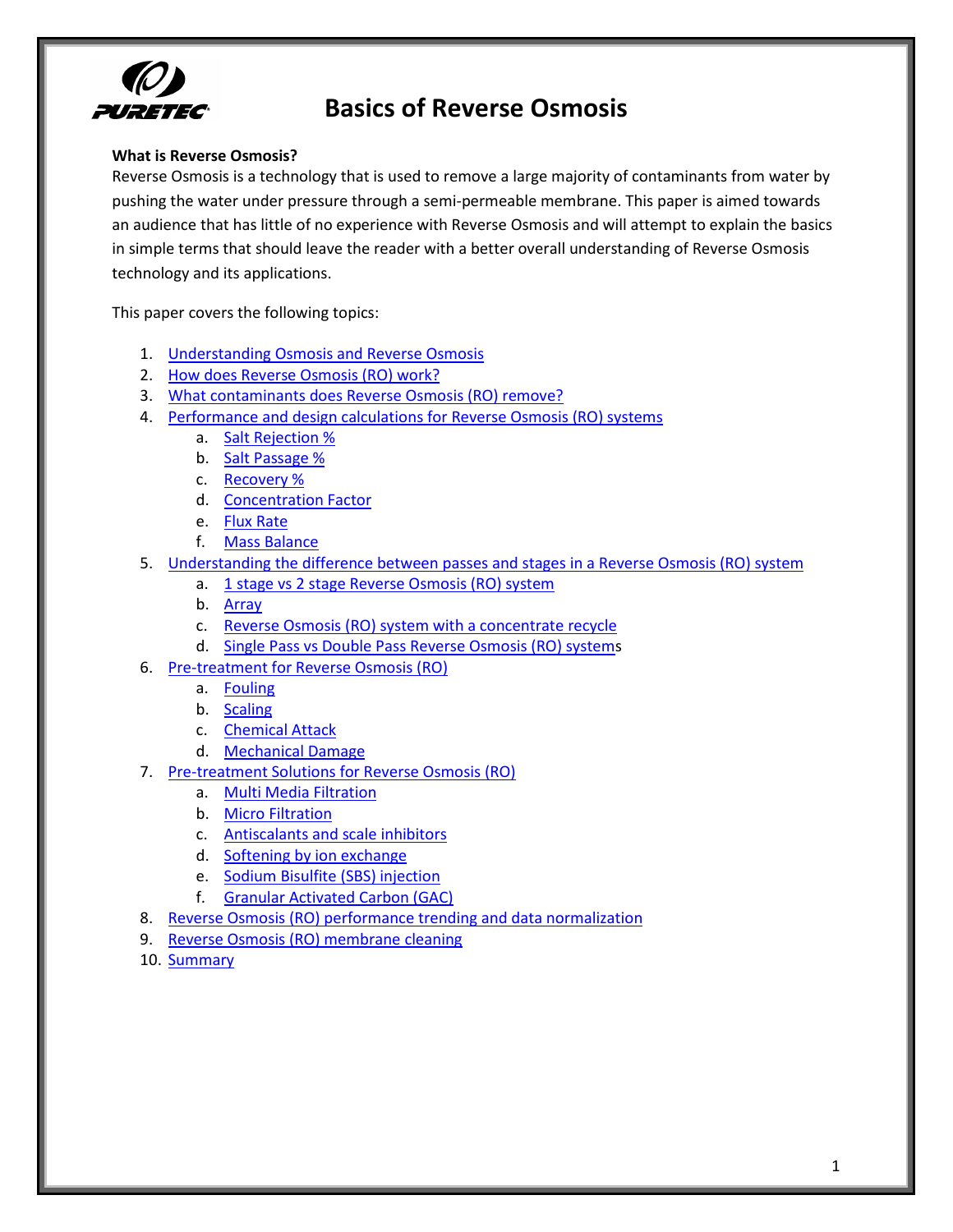

#### <span id="page-1-0"></span>**Understanding Reverse Osmosis**

Reverse osmosis, commonly referred to as RO, is a process where you demineralize or deionize water by pushing it under pressure through a semi permeable reverse osmosis membrane.

#### **Osmosis**

To understand the purpose and process of Reverse Osmosis you must first understand the naturally occurring process of Osmosis.

Osmosis is a naturally occurring phenomenon and one of the most important processes in nature. It is a process where a weaker saline solution will tend to migrate to a strong saline solution. Examples of osmosis are when plant roots absorb water from the soil and our kidneys absorb water from our blood.

Below is a diagram which shows how osmosis works. A solution that is less concentrated will have a natural tendency to migrate to a solution with a higher concentration. For example, if you had a container full of water with a low salt concentration and another container full of water with a high salt concentration and they were separated by a semi-permeable membrane, then the water with the lower salt concentration would begin to migrate towards the water container with the higher salt concentration.



**Direction of Water Flow** 

A semi-permeable membrane is a membrane that will allow some atoms or molecules to pass but not others. A simple example is a screen door. It allows air molecules to pass through but not pests or anything larger than the holes in the screen door. Another example is Gore-tex clothing fabric that contains an extremely thin plastic film into which billions of small pores have been cut. The pores are big enough to let water vapor through, but small enough to prevent liquid water from passing.

Reverse Osmosis is the process of Osmosis in reverse. Whereas Osmosis occurs naturally without energy required, to reverse the process of osmosis you need to apply energy to the more saline solution. A reverse osmosis membrane is a semi-permeable membrane that allows the passage of water molecules but not the majority of dissolved salts, organics, bacteria and pyrogens. However, you need to 'push' the water through the reverse osmosis membrane by applying pressure that is greater than the naturally occurring osmotic pressure in order to desalinate (demineralize or deionize) water in the process, allowing pure water through while holding back a majority of contaminants.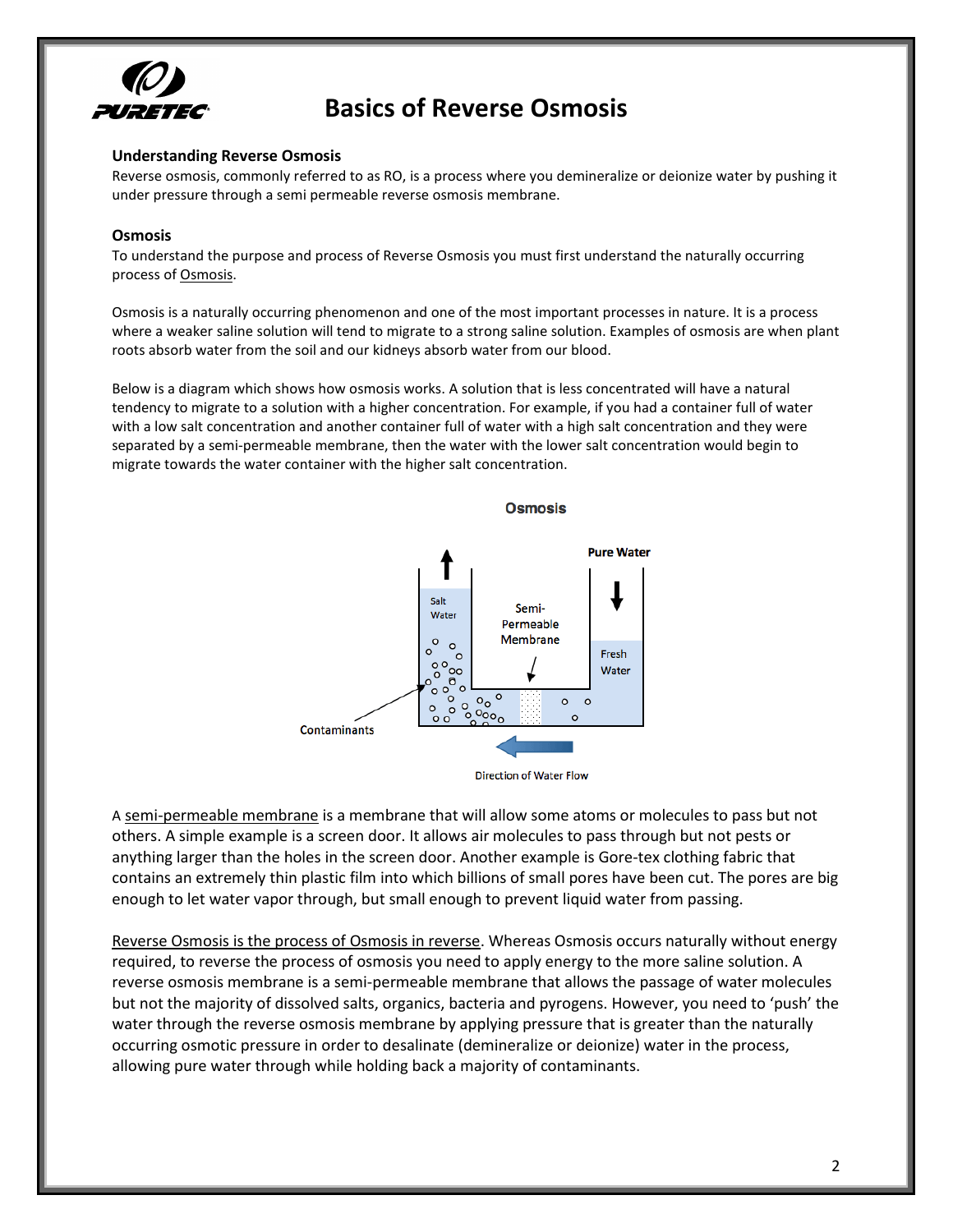

Below is a diagram outlining the process of Reverse Osmosis. When pressure is applied to the concentrated solution, the water molecules are forced through the semi-permeable membrane and the contaminants are not allowed through.



#### **Reverse Osmosis**

Direction of Water Flow

#### <span id="page-2-0"></span>**How does Reverse Osmosis work?**

Reverse osmosis works by using a high pressure pump to increase the pressure on the salt side of the RO and force the water across the semi-permeable RO membrane, leaving almost all (around 95% to 99%) of dissolved salts behind in the reject stream. The amount of pressure required depends on the salt concentration of the feed water. The more concentrated the feed water, the more pressure is required to overcome the osmotic pressure.

In very simple terms, feed water is pumped into a Reverse Osmosis (RO) system and you end up with two types of water coming out of the RO system: good water and bad water. The good water that comes out of an RO system has the majority of contaminants removed and is called permeate. Another term for permeate water is product water – they mean the same thing. Permeate is the water that was pushed through the RO membrane and contains very little contaminants.

The 'bad' water is the water that contains all of the contaminants that were unable to pass through the RO membrane and is known as the concentrate, reject, or brine. All three terms (concentrate, reject, and brine) are used interchangeably and mean the same thing. Below is a simple schematic that shows how an RO system works. As the feed water enters the RO membrane under pressure (enough pressure to overcome osmotic pressure) the water molecules pass through the semi-permeable membrane and the salts and other contaminants are not allowed to pass and are discharged through the concentrate stream, which goes to drain or can be fed back into the feed water supply in some circumstances to be recycled through the RO system to save water. The water that makes it through the RO membrane is called permeate or product water and usually has around 95% to 99% of the dissolved salts removed from it.

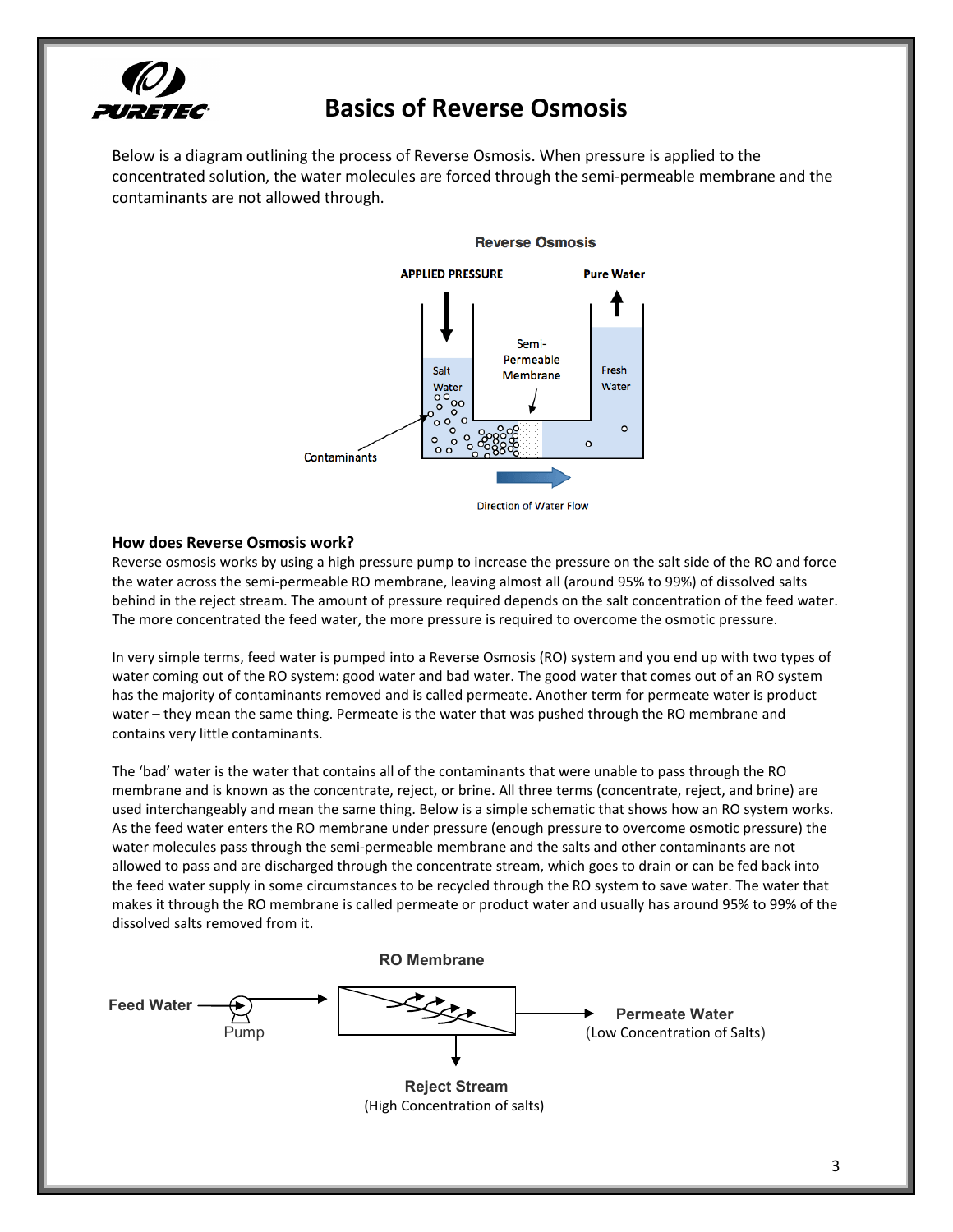

It is important to understand that an RO system employs cross filtration rather than standard filtration where the contaminants are collected within the filter media. With cross filtration, the solution passes through the filter, or crosses the filter, with two outlets: the filtered water goes one way and the contaminated water goes a different route. To avoid build up of contaminants, cross flow filtration allows water to sweep away contaminant build up and also allow enough turbulence to keep the membrane surface clean.

## <span id="page-3-0"></span>**What will Reverse Osmosis remove from water?**

Reverse Osmosis is capable of removing up to 99%+ of the dissolved salts (ions), particles, colloids, organics, bacteria and pyrogens from the feed water (although an RO system should not be relied upon to remove 100% of bacteria and viruses). An RO membrane rejects contaminants based on their size and charge. Any contaminant that has a molecular weight greater than 200 is likely rejected by a properly running RO system. Likewise, the greater the ionic charge of the contaminant, the more likely it will be unable to pass through the RO membrane. For example, a sodium ion has only one charge (monovalent) and is not rejected by the RO membrane as well as calcium for example, which has two charges. Likewise, this is why an RO system does not remove gases such as  $CO<sub>2</sub>$  very well because they are not highly ionized (charged) while in solution and have a very low molecular weight. Because an RO system does not remove gases, the permeate water can have a slightly lower than normal pH level depending on  $CO<sub>2</sub>$  levels in the feed water as the  $CO<sub>2</sub>$  is converted to carbonic acid.

Reverse Osmosis is very effective in treating brackish, surface and ground water for both large and small flows applications. Some examples of industries that use RO water include pharmaceutical, boiler feed water, food and beverage, metal finishing and semiconductor manufacturing to name a few.

### <span id="page-3-1"></span>Reverse Osmosis Performance & Design Calculations

There are a handful of calculations that are used to judge the performance of an RO system and also for design considerations. An RO system has instrumentation that displays quality, flow, pressure and sometimes other data like temperature or hours of operation. In order to accurately measure the performance of an RO system you need the following operation parameters at a minimum:

- 1. Feed pressure
- 2. Permeate pressure
- 3. Concentrate pressure
- 4. Feed conductivity
- 5. Permeate conductivity
- 6. Feed flow
- 7. Permeate flow
- 8. Temperature

# <span id="page-3-2"></span>**Salt!Rejection %**

This equation tells you how effective the RO membranes are removing contaminants. It does not tell you how each individual membrane is performing, but rather how the system overall on average is performing. A well-designed RO system with properly functioning RO membranes will reject 95% to 99% of most feed water contaminants (that are of a certain size and charge). You can determine effective the RO membranes are removing contaminants by using the following equation: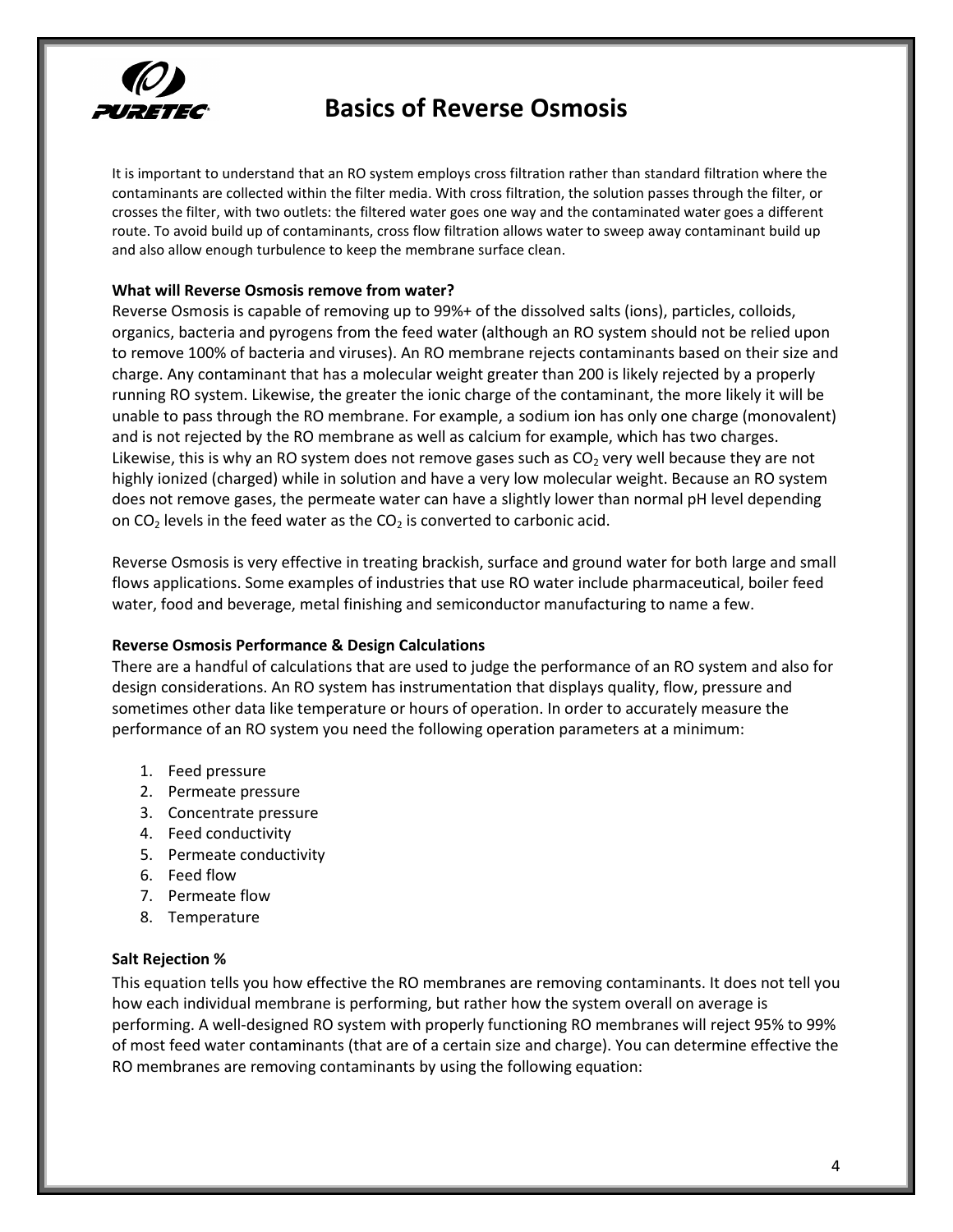

Salt Rejection % = Conductivity of Feed Water – Conductivity of Permeate Water  $\frac{x}{100}$ Conductivity of Feed

The higher the salt rejection, the better the system is performing. A low salt rejection can mean that the membranes require cleaning or replacement.

# <span id="page-4-0"></span>**Salt!Passage!%**

This is simply the inverse of salt rejection described in the previous equation. This is the amount of salts expressed as a percentage that are passing through the RO system. The lower the salt passage, the better the system is performing. A high salt passage can mean that the membranes require cleaning or replacement.

Salt Passage % = (1- Salt Rejection%)

#### <span id="page-4-1"></span>**Recovery!%**

Percent Recovery is the amount of water that is being 'recovered' as good permeate water. Another way to think of Percent Recovery is the amount of water that is not sent to drain as concentrate, but rather collected as permeate or product water. The higher the recovery % means that you are sending less water to drain as concentrate and saving more permeate water. However, if the recovery % is too high for the RO design then it can lead to larger problems due to scaling and fouling. The % Recovery for an RO system is established with the help of design software taking into consideration numerous factors such as feed water chemistry and RO pre-treatment before the RO system. Therefore, the proper % Recovery at which an RO should operate at depends on what it was designed for. By calculating the % Recovery you can quickly determine if the system is operating outside of the intended design. The calculation for % Recovery is below:

% Recovery = Permeate Flow Rate (gpm)  $\times$  100 Feed Flow Rate (gpm)

For example, if the recovery rate is 75% then this means that for every 100 gallons of feed water that enter the RO system, you are recovering 75 gallons as usable permeate water and 25 gallons are going to drain as concentrate. Industrial RO systems typically run anywhere from 50% to 85% recovery depending the feed water characteristics and other design considerations.

### <span id="page-4-2"></span>**Concentration!Factor**

The concentration factor is related to the RO system recovery and is an important equation for RO system design. The more water you recover as permeate (the higher the % recovery), the more concentrated salts and contaminants you collect in the concentrate stream. This can lead to higher potential for scaling on the surface of the RO membrane when the concentration factor is too high for the system design and feed water composition.

Concentration Factor =  $(1 / (1 \text{-Recovery } \%)$ 

The concept is no different than that of a boiler or cooling tower. They both have purified water exiting the system (steam) and end up leaving a concentrated solution behind. As the degree of concentration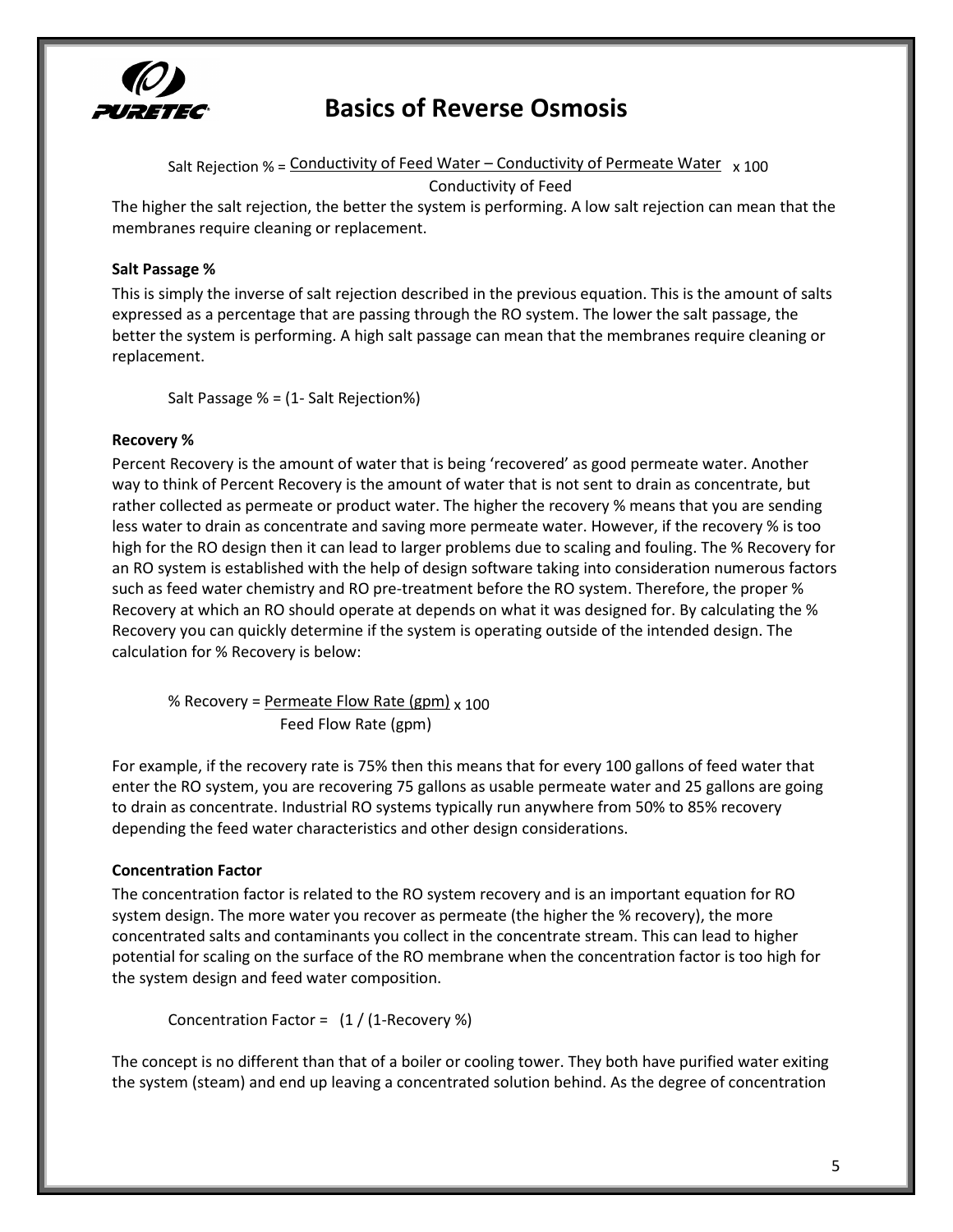

increases, the solubility limits may be exceeded and precipitate on the surface of the equipment as scale.

For example, if your feed flow is 100 gpm and your permeate flow is 75 gpm, then the recovery is (75/100) x 100 = 75%. To find the concentration factor, the formula would be  $1 \div (1-75\%) = 4$ .

A concentration factor of 4 means that the water going to the concentrate stream will be 4 times more concentrated than the feed water is. If the feed water in this example was 500 ppm, then the concentrate stream would be  $500 \times 4 = 2,000$  ppm.

<span id="page-5-0"></span>**Flux**

$$
\mathsf{Gfd} =
$$

gpm of permeate x 1,440 min/day # of RO elements in system x square footage of each RO element

For example, you have the following:

The RO system is producing 75 gallons per minute (gpm) of permeate.

You have 3 RO vessels and each vessel holds 6 RO membranes. Therefore you have a total of  $3 \times 6 = 18$ membranes.

The type of membrane you have in the RO system is a Dow Filmtec BW30-365. This type of RO membrane (or element) has 365 square feet of surface area.

To find the flux (Gfd):

 $Gfd = \frac{75 \text{ gpm} \times 1,440 \text{ min/day}}{1}$ 18 elements x 365 sq ft

$$
=\frac{108,000}{6,570}
$$

The flux is 16 Gfd.

This means that 16 gallons of water is passed through each square foot of each RO membrane per day. This number could be good or bad depending on the type of feed water chemistry and system design. Below is a general rule of thumb for flux ranges for different source waters and can be better determined with the help of RO design software. If you had used Dow Filmtec LE-440i RO membranes in the above example, then the flux would have been 14. So it is important to factor in what type of membrane is used and to try and keep the type of membrane consistent throughout the system.

| <b>Feed Water Source</b> | Gfd       |
|--------------------------|-----------|
| Sewage Effluent          | $5-10$    |
| Sea Water                | $8 - 12$  |
| Brackish Surface Water   | $10 - 14$ |
| Brackish Well Water      | 14-18     |
| <b>RO Permeate Water</b> | 20-30     |
|                          |           |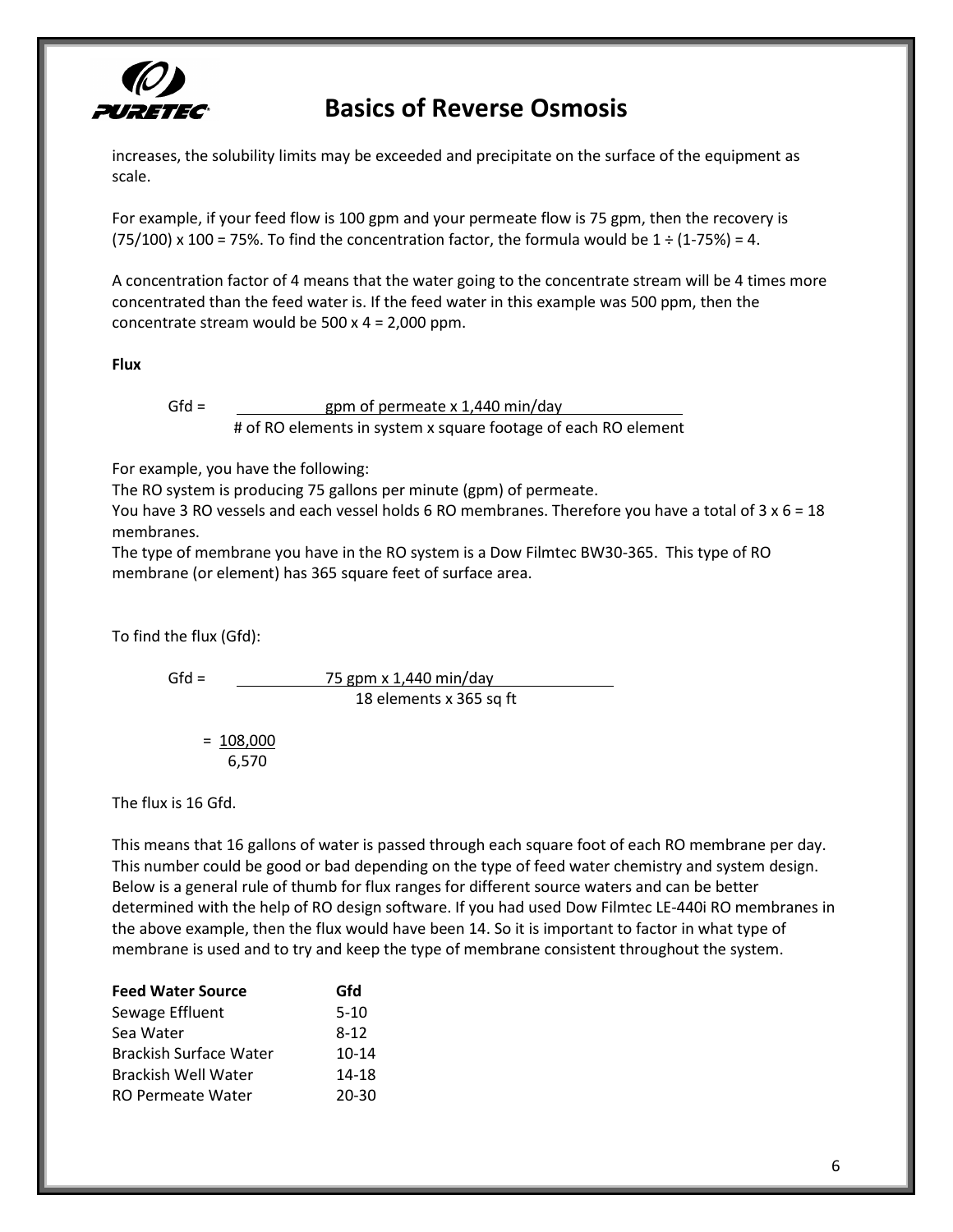

### <span id="page-6-0"></span>**Mass Balance**

A Mass Balance equation is used to help determine if your flow and quality instrumentation is reading properly or requires calibration. If your instrumentation is not reading correctly, then the performance data trending that you are collecting is useless.

You will need to collect the following data from an RO system to perform a Mass Balance calculation:

- 1. Feed Flow (gpm)
- 2. Permeate Flow (gpm)
- 3. Concentrate Flow (gpm)
- 4. Feed Conductivity  $(\mu S)$
- 5. Permeate Conductivity (µS)
- 6. Concentrate Conductivity  $(\mu S)$

### The mass balance equation is:

(Feed flow<sup>1</sup> x Feed Conductivity) = (Permeate Flow x Permeate Conductivity) + (Concentrate Flow\*Concentrate Conductivity)

 $1$  Feed Flow equals Permeate Flow + Concentrate Flow

For example, if you collected the following data from an RO system:

| Permeate Flow                   | 5 gpm       |
|---------------------------------|-------------|
| <b>Feed Conductivity</b>        | $500 \mu S$ |
| <b>Permeate Conductivity</b>    | $10 \mu S$  |
| <b>Concentrate Flow</b>         | 2 gpm       |
| <b>Concentrate Conductivity</b> | 1200 µS     |

### Then the Mass Balance Equation would be:

 $(7 \times 500) = (5 \times 10) + (2 \times 1200)$ 

 $3,500 \neq 2,450$ 

Then find the difference:

```
Difference *100Sum
```
 $\frac{3,500-2,450}{1.50} * 100$  $3,500 + 2,450$ 

 $= 18%$ 

<span id="page-6-1"></span>A difference of  $+/-5\%$  is ok. A difference of  $+/-5\%$  to 10% is generally adequate. A difference of  $> +/-$ 10% is unacceptable and calibration of the RO instrumentation is required to ensure that you are collecting useful data. In the example above, the RO mass balance equation falls out of range and requires attention.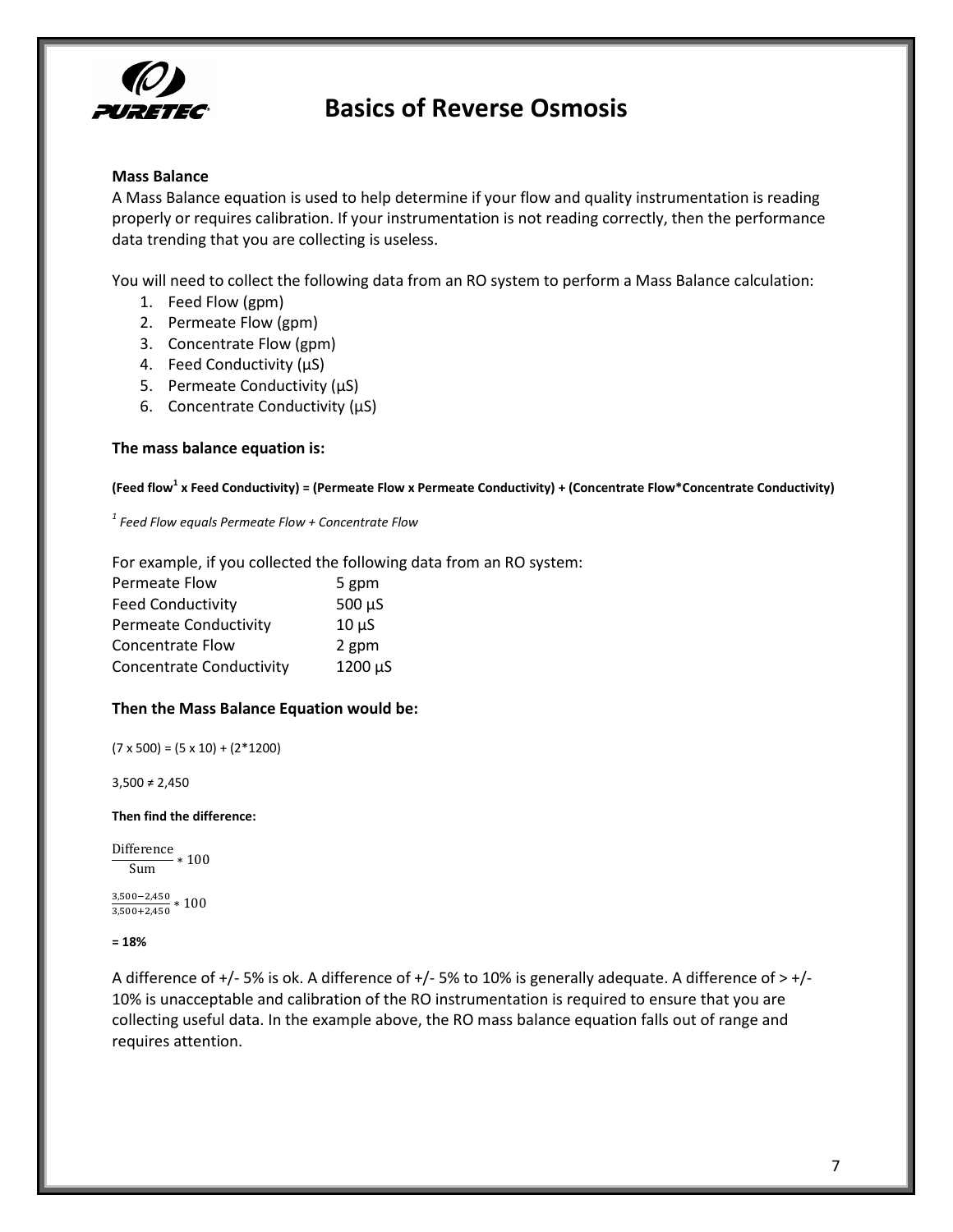

## Understanding the difference between passes and stages in a Reverse Osmosis (RO) system

The term 'stage' and 'pass' are often mistaken for the same thing in an RO system and can be confusing termonology for an RO operator. It is important to understand the difffernce between a 1 and 2 stage RO and a 1 and 2 pass RO.

# <span id="page-7-0"></span>Difference between a 1 and 2 stage RO System

In a one stage RO system, the feed water enters the RO system as one stream and exits the RO as either concentrate or permeate water.

In a two-stage system the concentrate (or reject) from the first stage then becomes the feed water to the second stage. The permeate water is collected from the first stage is combined with permeate water from the second stage. Additional stages increase the recovery from the system.

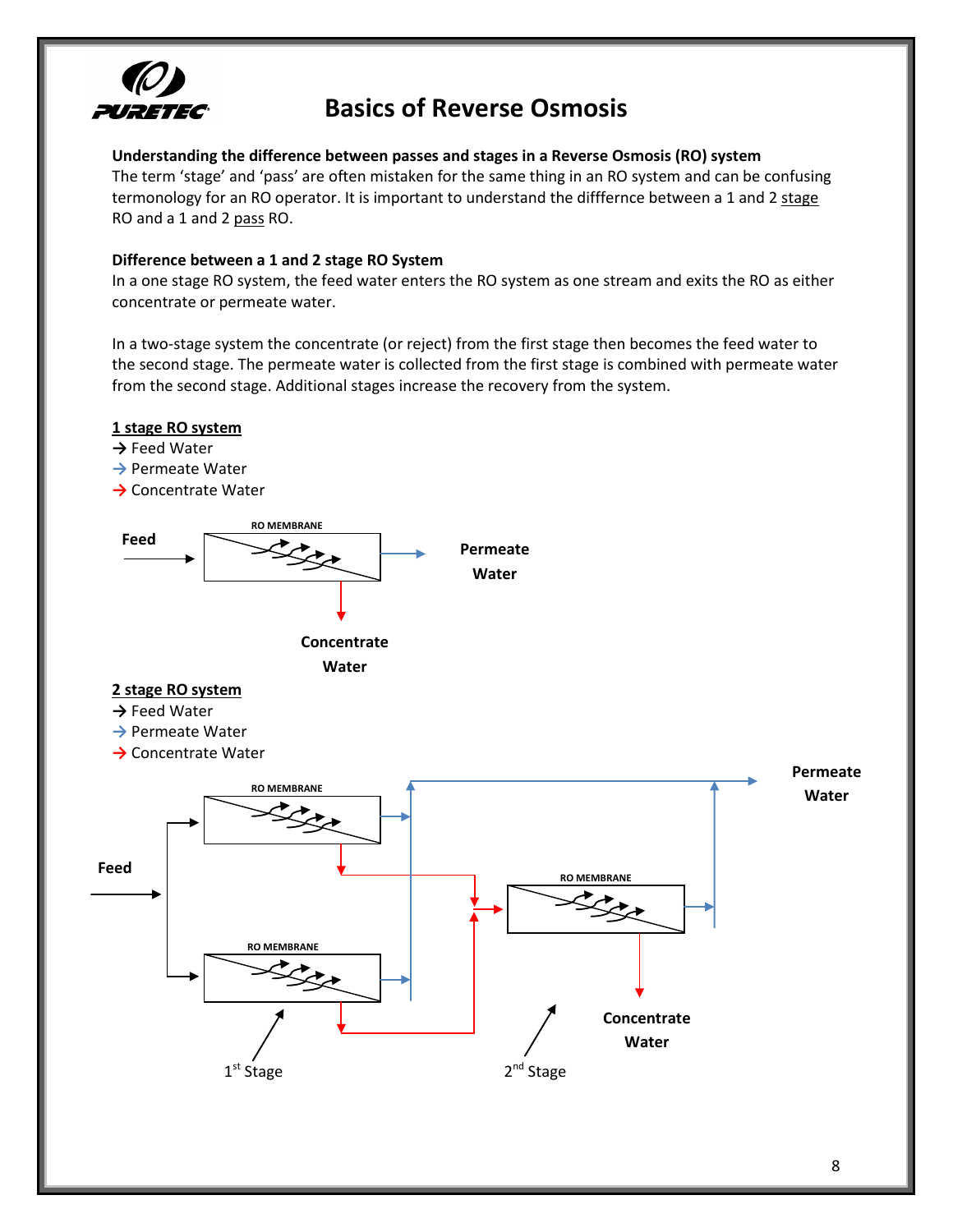

### <span id="page-8-0"></span>**Array**

In a reverse osmosis system an array describes the physical arrangement of the pressure vessels in a 2 stage system. Pressure vessels contain RO membranes (usually from 1 to 6 RO membranes are in a pressure vessel). Each stage can have a certain amount of pressure vessels with RO membranes. The reject of each stage then becomes the feed stream for the next successive stage. The 2 stage RO system displayed on the previous page is a 2:1 array which means that the concentrate (or reject) of the first 2 RO vessels is fed to the next 1 vessel.

# <span id="page-8-1"></span>**RO System with Concentrate Recycle**

With an RO system that can't be properly staged and the feed water chemistry allows for it, a concentrate recycle setup can be utilized where a portion of the concentrate stream is fed back to the feed water to the first stage to help increase the system recovery.

- $→$  **Feed Water**
- $→$  **Permeate Water**
- $→$  Concentrate Water

<span id="page-8-2"></span>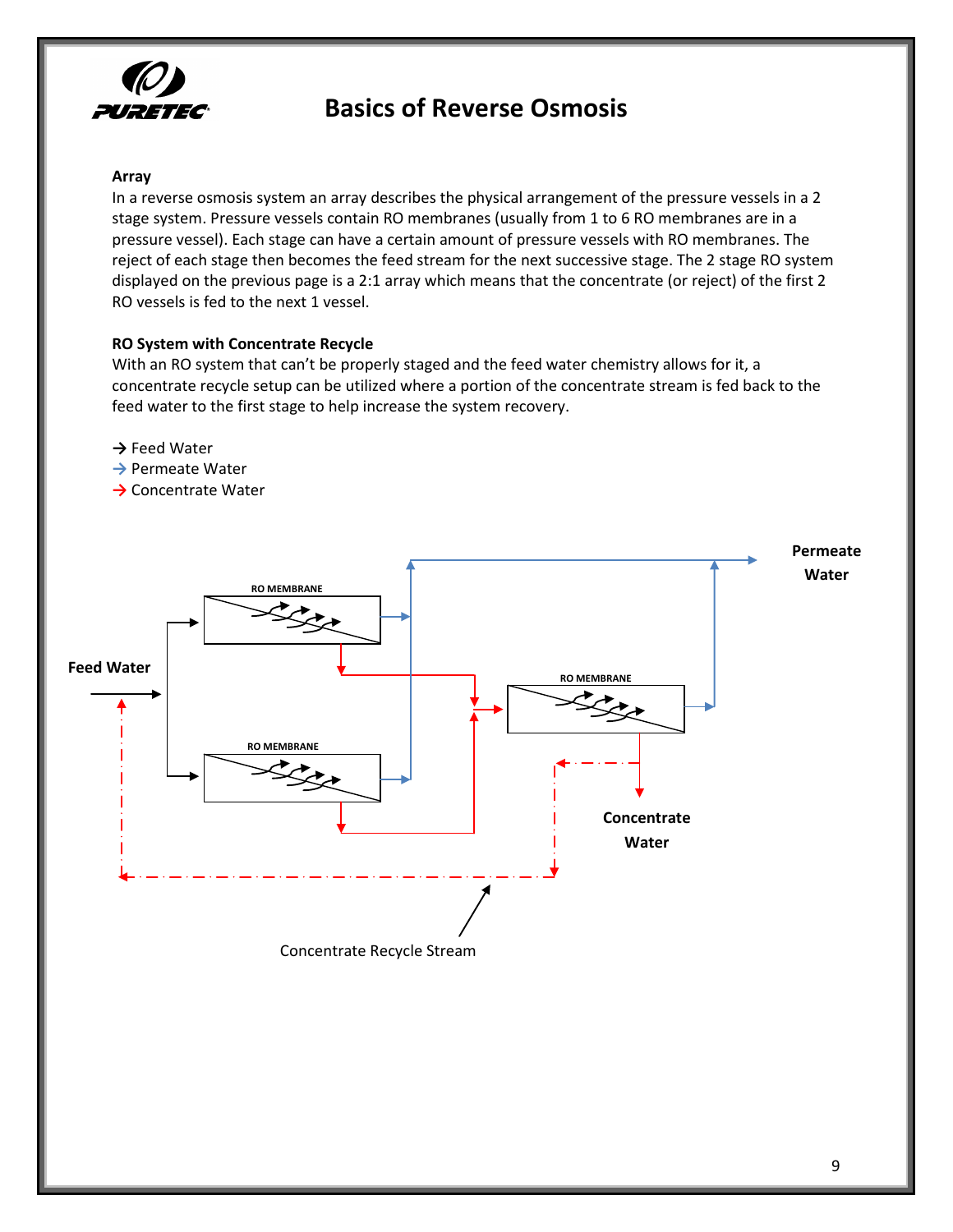

# Single Pass RO vs Double Pass RO

Think of a 'pass' as a stand alone RO system. With this in mind, the difference between a single pass RO system and a double pass RO system is that with a double pass RO, the permeate from the first pass becomes the feed water to the second pass (or second RO) which ends up producing a much higher quality permeate because it has essentially gone through two RO systems.

Besides producing a much higher quality permeate, a double pass system also allows the opportunity to remove carbon dioxide gas from the permeate by injecting caustic between the first and second pass.  $CO<sub>2</sub>$  is undesirable when you have mixed bed ion exchange resin beds after the RO. By adding caustic after the first pass, you increase the pH of the first pass permeate water and convert CO<sub>2</sub> to bicarbonate (HCO<sub>3</sub>) and carbonate (CO<sub>3</sub><sup>-2</sup>) for better rejection by the RO membranes in the second pass. This can't be done with a single pass RO because injecting caustic and forming carbonate ( $CO_3^{-2}$ ) in the presence of cations such as calcium will cause scaling of the RO membranes.

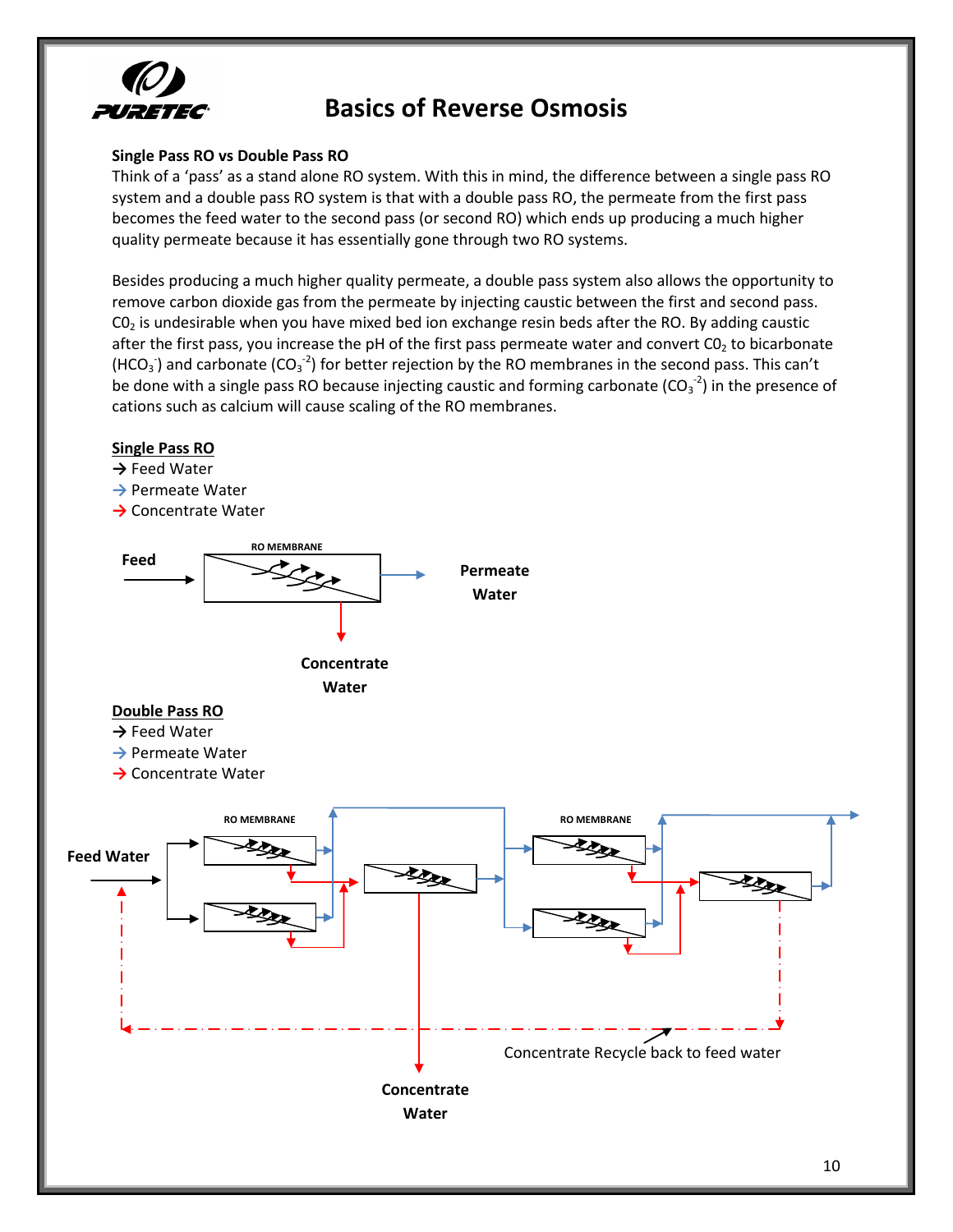

# <span id="page-10-0"></span>**RO!Pretreatment**

Proper pretreatment using both mechanical and chemical treatments is critical for an RO system to prevent fouling, scaling and costly premature RO membrane failure and frequent cleaning requirements. Below is a summary of common problems an RO system experiences due to lack of proper pretreatment.

## <span id="page-10-1"></span>**Fouling**

Fouling occurs when contaminants accumulate on the membrane surface effectively plugging the membrane. There are many contaminants in municipal feed water that are naked to the human eye and harmless for human consumption, but large enough to quickly foul (or plug) an RO system. Fouling typically occurs in the front end of an RO system and results in a higher pressure drop across the RO system and a lower permeate flow. This translates into higher operating costs and eventually the need to clean or replace the RO membranes. Fouling will take place eventually to some extent given the extremely fine pore size of an RO membrane no matter how effective your pretreatment and cleaning schedule is. However, by having proper pretreatment in place, you will minimize the need to address fouling related problems on a regular basis.

Fouling can be caused by the following:

- 1. Particulate or colloidal mater (dirt, silt, clay, etc.)
- 2. Organics (humic/fulvic acids, etc)
- 3. Microorganisms (bacteria, etc). Bacteria present one of the most common fouling problems since RO membranes in use today cannot tolerate a disinfectant such as chlorine and thefore microorganisms are often able to thrive and multiply on the membrane surface. They may product biofilms that cover the membrane surface and result in heavy fouling.
- 4. Breakthrough of filter media upstream of the RO unit. GAC carbon beds and softener beds may develop an under drain leak and if there is not adequate post filtration in place the media can foul the RO system.

By performing analytical tests, you can determine if the feed water to your RO has a high potential for fouling. To prevent fouling of an RO system, mechanical filtration methods are used. The most popular methods to prevent fouling are the use of multi-media filters (MMF) or microfiltration (MF). In some cases cartridge filtration will suffice.

### <span id="page-10-2"></span>**Scaling**

As certain dissolved (inorganic) compounds become more concentrated (remember discussion on concentration factor) then scaling can occur if these compounds exceed their solubility limits and precipitate on the membrane surface as scale. The results of scaling are a higher pressure drop across the system, higher salt passage (less salt rejection), low permeate flow and lower permeate water quality. An example of a common scale that tends to form on an RO membrane is calcium carbonate  $(CaCO<sub>3</sub>)$ .

# <span id="page-10-3"></span>**Chemical!Attack**

Modern thin film composite membranes are not tolerant to chlorine or chloramines. Oxidizers such as chlorine will 'burn' holes in the membrane pores and can cause irreparable damage. The result of chemical attack on an RO membrane is a higher permeate flow and a higher salt passage (poorer quality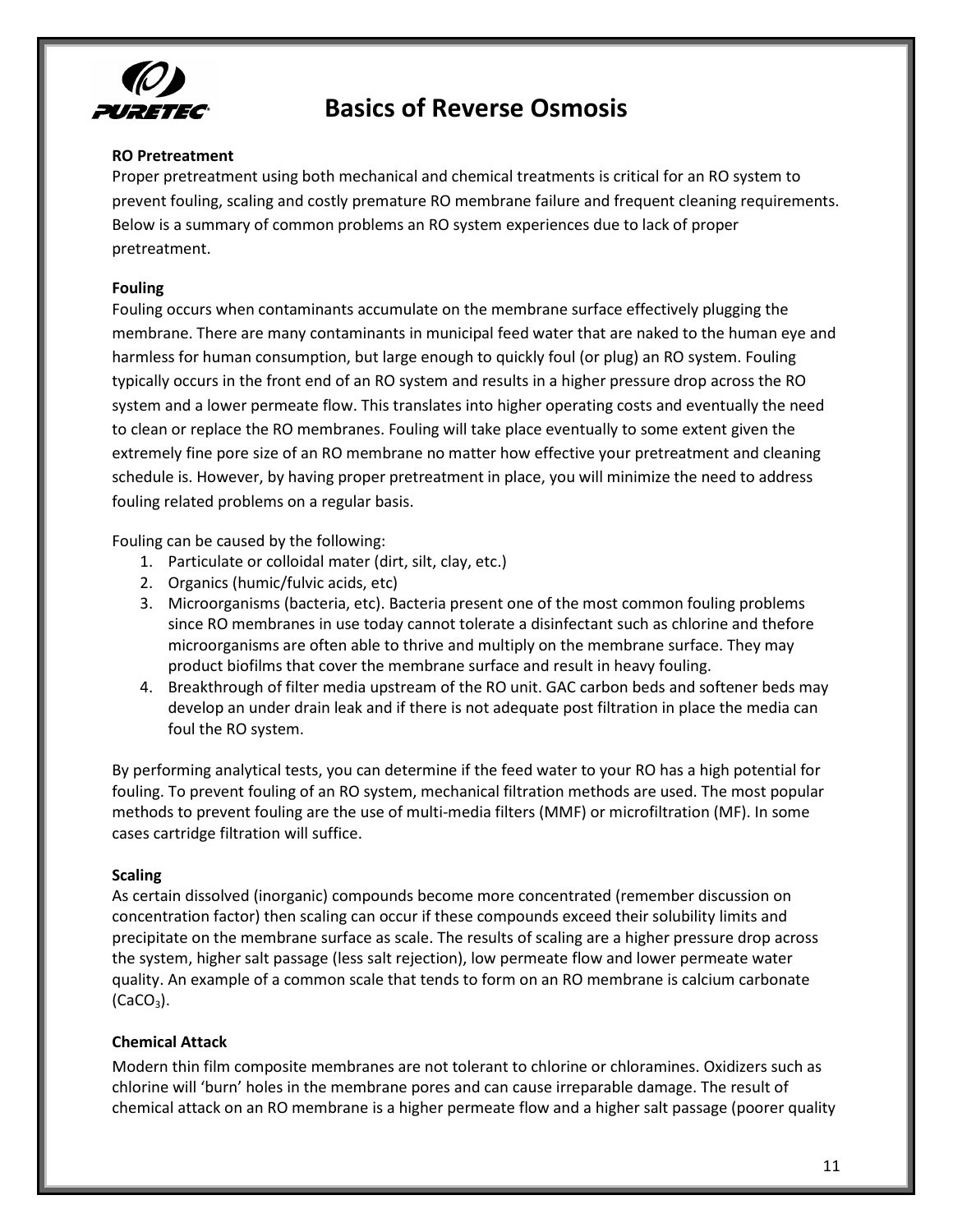

permeate water). This is why microorganism growth on RO membranes tends to foul RO membranes so easily since there is no biocide to prevent its growth.

## <span id="page-11-0"></span>**Mechanical!Damage**

Part of the pretreatment scheme should be pre and post RO system plumbing and controls. If 'hard starts' occur mechanical damage to the membranes can occur. Likewise, if there is too much backpressure on the RO system then mechanical damage to the RO membranes can also occur. These can be addressed by using variable frequency drive motors to start high pressure pumps for RO systems and by installing check valve(s) and/or pressure relief valves to prevent excessive back pressure on the RO unit that can cause permanent membrane damage.

### <span id="page-11-1"></span>**Pretreatment!Solutions**

Below are some pretreatment solutions for RO systems that can help minimize fouling, scaling and chemical attack.

## <span id="page-11-2"></span>**Multi Media Filter (MMF)**

A Multi-Media Filter is used to help prevent fouling of an RO system. A MMF typically contains three layers of media consisting of anthracite coal, sand and garnet, with a supporting layer of gravel at the bottom. These are the medias of choice because of the differences in size and density. The larger (but lighter) anthracite coal will be on top and the heavier (but smaller) garnet will remain on the bottom. The filter media arrangement allows the largest dirt particles to be removed near the top of the media bed with the smaller dirt particles being retained deeper and deeper in the media. This allows the entire bed to act as a filter allowing much longer filter run times between backwash and more efficient particulate removal.

A well-operated Multi-Media Filter can remove particulates down to 15-20 microns. A Multi-Media Filter that uses a coagulant addition (which induces tiny particles to join together to form particles large enough to be filtered) can remove particulates down to 5-10 microns. To put this in perspective, the width of a human hair is around 50 microns.

A multi media filter is suggested when the Silt Density Index (SDI) value is greater than 3 or when the turbidity is greater than 0.2 NTU. There is no exact rule, but the above guidelines should be followed to prevent premature fouling of RO membranes.

It is important to have a 5 micron cartridge filter placed directly after the MMF unit in the event that the under drains of the MMF fail. This will prevent the MMF media from damaging downstream pumps and fouling the RO system.

### <span id="page-11-3"></span>**Microfiltration (MF)**

Microfiltration is effective in removing colloidal and bacteria matter and has a pore size of only 0.1-10µm. MF is helpful in reducing fouling potential for an RO unit. Membrane configuration can vary between manufacturers, but the "hollow fiber" type is the most commonly used. Typically, the water is pumped from the outside of the fibers, and the clean water is collected from the inside of the fibers. Microfiltration membranes used in potable water applications usually operate in "dead-end" flow. In dead-end flow, all of the water fed to the membrane is filtered through the membrane. A filter cake that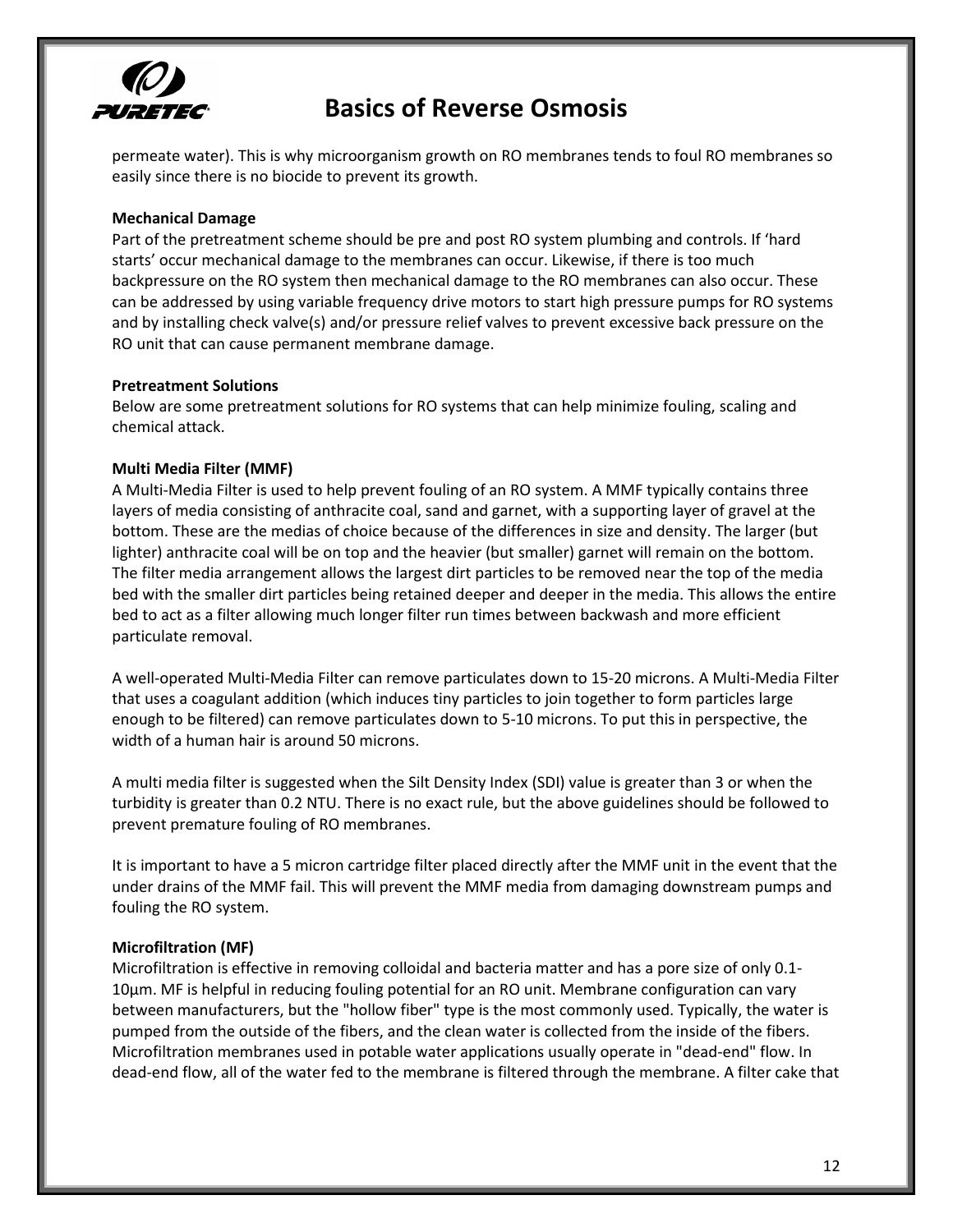

must be periodically backwashed from the membrane surface forms. Recovery rates are normally greater than 90 percent on feed water sources which have fairly high quality and low turbidity feeds.

# <span id="page-12-0"></span>**Antiscalants/Scale!Inhibitors**

Antiscalants and scale inhibitors, as their name suggests, are chemicals that can be added to feed water before an RO unit to help reduce the scaling potential of the feed water. Antiscalants and scale inhibitors increase the solubility limits of troublesome inorganic compounds. By increasing the solubility limits, you are able to concentrate the salts further than otherwise would be possible and therefore achieve a higher recovery rate and run at a higher concentration factor. Antiscalants and scale inhibitors work by interfering with scale formation and crystal growth. The choice of antiscalant or scale inhibitor to use and the correct dosage depends on the feed water chemistry and RO system design.

### <span id="page-12-1"></span>**Water Softening**

A water softener can be used to help prevent scaling in an RO system by exchanging scale forming ions with non scale forming ions. As with a MMF unit, it is important to have a 5 micron cartridge filter placed directly after the water softener in the event that the under drains of the softener fail.

## <span id="page-12-2"></span>**Sodium Bisulfite**

By adding sodium bisulfite (SBS or SMBS), which is a reducer, to the water stream before an RO at the proper dose you can remove residual chlorine and chloramines.

## <span id="page-12-3"></span>**Granular Activated Carbon (GAC)**

GAC is used for both removing organic constituents and residual disinfectants (such as chlorine and chloramines) from water. GAC media is made from coal, nutshells or wood. Activated carbon removes residual chlorine and chloramines by a chemical reaction that involves a transfer of electrons from the surface of the GAC to the residual chlorine or chloramines. The chlorine or chloramines ends up as a chloride ion that is no longer an oxidizer.

The disadvantage of using a GAC before the RO unit is that the GAC will remove chlorine quickly at the very top of the GAC bed. This will leave the remainder of the GAC bed without any biocide to kill microorganisms. A GAC bed will absorb organics throughout the bed, which is potential food for bacteria, so eventually a GAC bed can become a breeding ground for bacteria growth which can pass easily to the RO membranes. Likewise, a GAC bed can produce very small carbon fines under some circumstances that have the potential to foul an RO.

### <span id="page-12-4"></span>**RO Data Trending and Normalization**

The RO membranes are the heart of the RO system and certain data points need to be collected to determine the health of the RO membranes. These data points include the system pressures, flows, quality and temperature. Water temperature is directly proportional to pressure. As the water temperature decreases it becomes more viscous and the RO permeate flow will drop as it requires more pressure to push the water through the membrane. Likewise, when the water temperature increases the RO permeate flow will increase. As a result, performance data for an RO system must be normalized so that flow variations are not interpreted as abnormal when no problem exists. The normalized flows, pressures and salt rejection should be calculated, graphed and compared to the baseline data (when the RO was commissioned or after the membranes were cleaned or replaced) to help troubleshoot any problems and also determine when to clean or inspect the membranes for damage. Data normalization